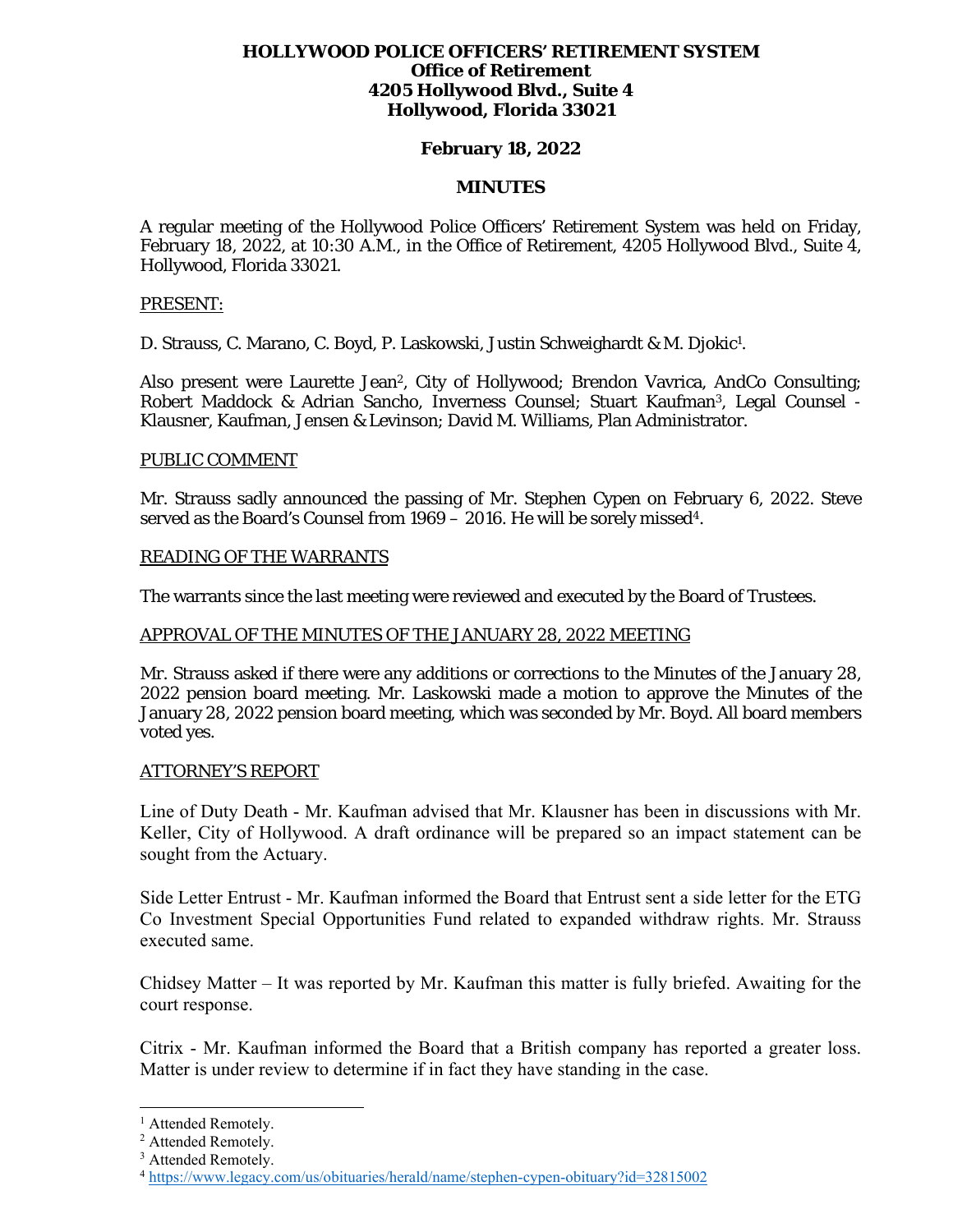**Hollywood Police Officers' Retirement Board - Minutes February 18, 2022 Page 2** 

Legislation: Brief update on COVID & PTSD Bills. Matters still pending.

## ADMINISTRATIVE REPORT

Mr. Strauss asked Mr. Williams to confirm that the Actuary is preparing the DROP rate of return report on a quarterly basis.

Mr. Williams presented the Administrative Report to the Board.

Trustee Election: Mr. Williams sent out the notice for nomination and election to the active membership.

Notice may be viewed at: http://hollywoodpolicepensionfund.com/docs/announcements/NOTICE%20OF%20BOARD%20NOMINATION%20&%20ELECTION%2002-15-2022.pdf

Return of Pension Contributions: Mr. Williams provided the request of former member Jonathan Owoc who asked for a refund of pension contributions. Motion to approve by Mrs. Marano, seconded by Mr. Schweighardt. All board members present voted yes.

DROP ENTRY: Mr. Williams reported the drop entry information for Ms. Nancy Toler and Mr. Michael Whiting. After review, a motion to approve was made by Mr. Schweighardt and seconded by Mr. Boyd. All board members voted yes.

Supplemental Distribution Adjustment: Mr. Williams noted an overpayment that was identified during the audit for Mr. Silva. It was determined that the custodian didn't make the requested adjustment as requested. Mr. Williams confirmed the foregoing and reviewed his findings with the member. The overage will be deducted by reducing the supplemental distribution.

## QUARTERLY INVESTMENT PRESENTATIONS

## INVERNESS COUNSEL

Mr. Adrian Sancho & Mr. Robert Maddox provided the following investment report -

## Positives

Discretionary Spending - consumer spending accounts for 70% of the U.S. economy. Consumers are awash with record savings and are ready to spend on travel and leisure as the global economy reopens.

Company Fundamentals –potential to see continuation of strong S&P earnings, inventory rebuilding, and an easing of supply chain problems across a variety of industries.

Increased Productivity–companies are also spending heavily on technology to support the productivity gains discovered during the pandemic and a more flexible workforce.

## **Concerns**

Record Returns –this has been one of the biggest rallies in decades and a lot of good news may already be priced into the markets.

Inflation –has picked up over the last year, which has translated to higher prices and acts as a tax increase for the lower‐end consumer.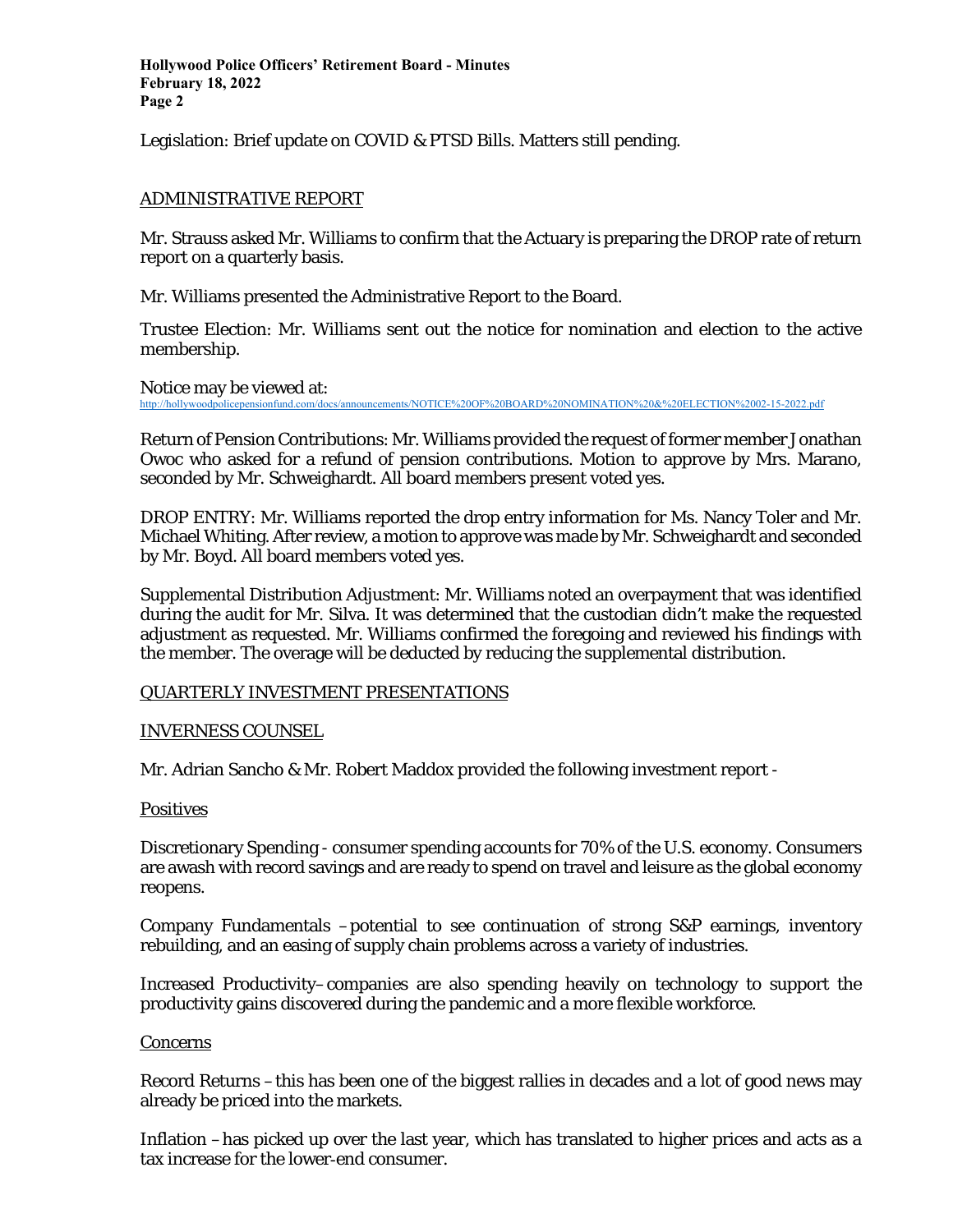Interest Rates –the Fed has signaled an intent to raise rates from historically low levels and could face timing issues later in the year as we approach the midterm elections.

|                          | Annualized (%)* |        |        |        |           |
|--------------------------|-----------------|--------|--------|--------|-----------|
|                          | <b>FYTD</b>     | 1 Year | 3 Year | 5 Year | Inception |
| <b>Inverness Equity</b>  | 11.21           | 30.51  | 29.52  | 20.05  | 11.26     |
| <b>S&amp;P 500 Index</b> | 11.03           | 28.71  | 26.07  | 18.47  | 10.61     |

## Inverness Equity Performance:

## INVESTMENT MONITOR REPORT AndCo Consulting

Mr. Vavrica presented the December 31, 2021 investment report, the portfolio was valued at \$452,725,207.00. The total fund return was 6.71%<sup>5</sup>. That quarterly return was outpaced by the benchmark policy6. Mr. Vavrica advised - All Public Plans Total Fund Median return was 4.36%. Longer term results<sup>7</sup> were also outlined on a 1, 3 and 5-year basis 18.42%, 17.02% and 12.08% respectively.



# The entire investment report may be viewed on-line at:

http://hollywoodpolicepensionfund.com/docs/investments/2021-12-31%20Hollywood%20Police%20Quarterly%20Report.pdf

<sup>5</sup> *On a gross basis.*

 $65.95\%$ .

<sup>7</sup> On a net basis.